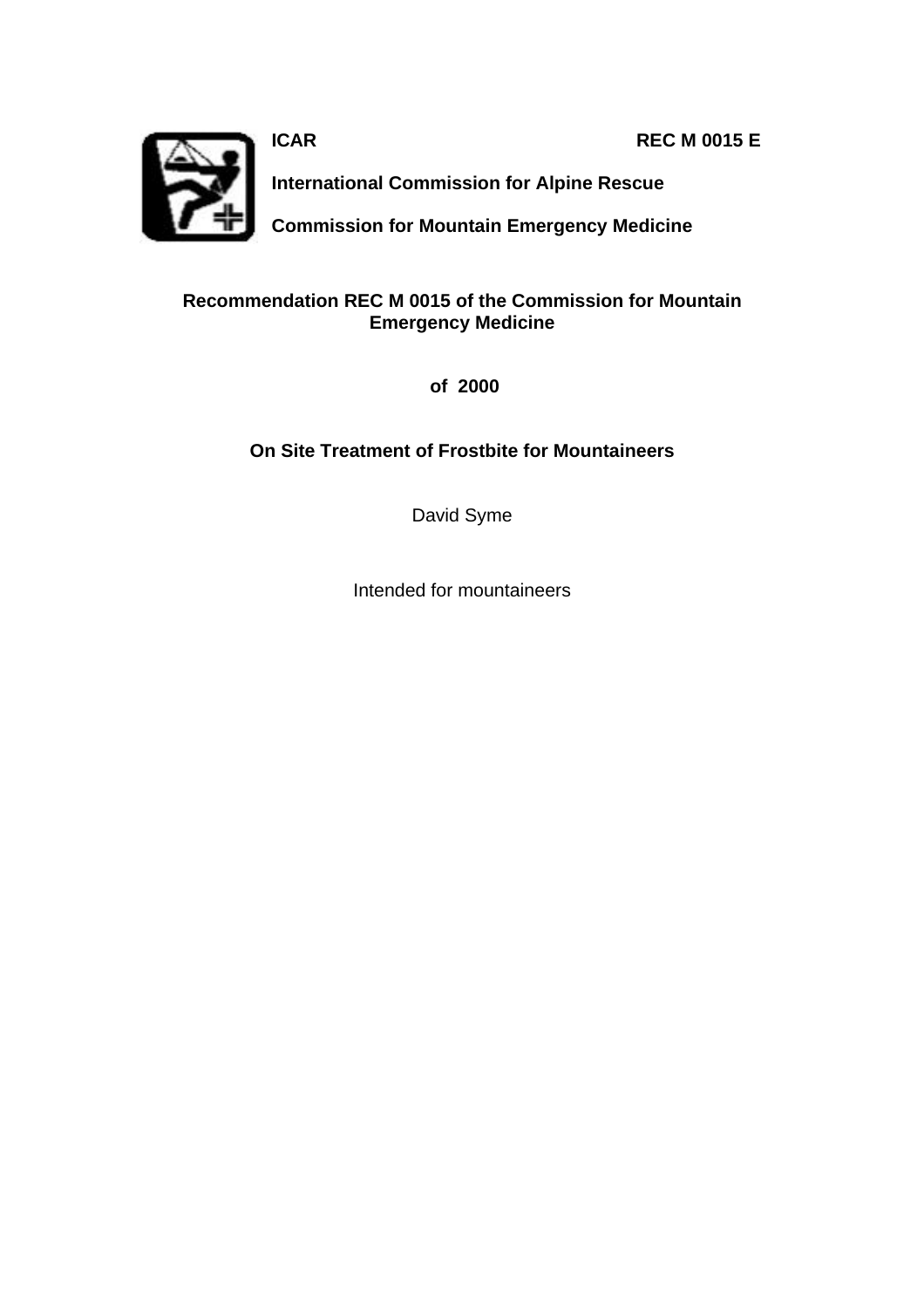# *Definition*

Frostbite is a localised cold injury. It may be superficial or deep. It may lead to amputation of the frozen part.

| <b>Predisposing factors</b> | Dehydration/Exhaustion/Lack of Fitness<br>Poor Insulation/humidity/windchill<br>Immobilisation<br>Injuries e.g. Fractures<br>High altitude<br><b>Previous Frostbite</b><br>Restriction of Circulation by Equipment e.g. Harness, tight<br>boots, watch, rings.<br>Pre-existing illness e.g.diabetes, Raynaud's syndrome<br>Alcohol/ Nicotine/ Drugs |
|-----------------------------|-----------------------------------------------------------------------------------------------------------------------------------------------------------------------------------------------------------------------------------------------------------------------------------------------------------------------------------------------------|
| <b>Prevention:</b>          | Frostbite is preventable, by avoiding the predisposing factors.<br>In particular, Boots and Gloves should be good, windproof and<br>not too tight                                                                                                                                                                                                   |

*Recovery of sensation after 10 mins rewarming may indicate* **superficial** 

**frostbite***, with a good prognosis but indicates that prevention has failed.* 

*Recurrence is likely unless prevention is improved* 

- **Symptoms/Signs:** ?? White pale issue with numbness
	- ?? Increasing loss of sensation without pain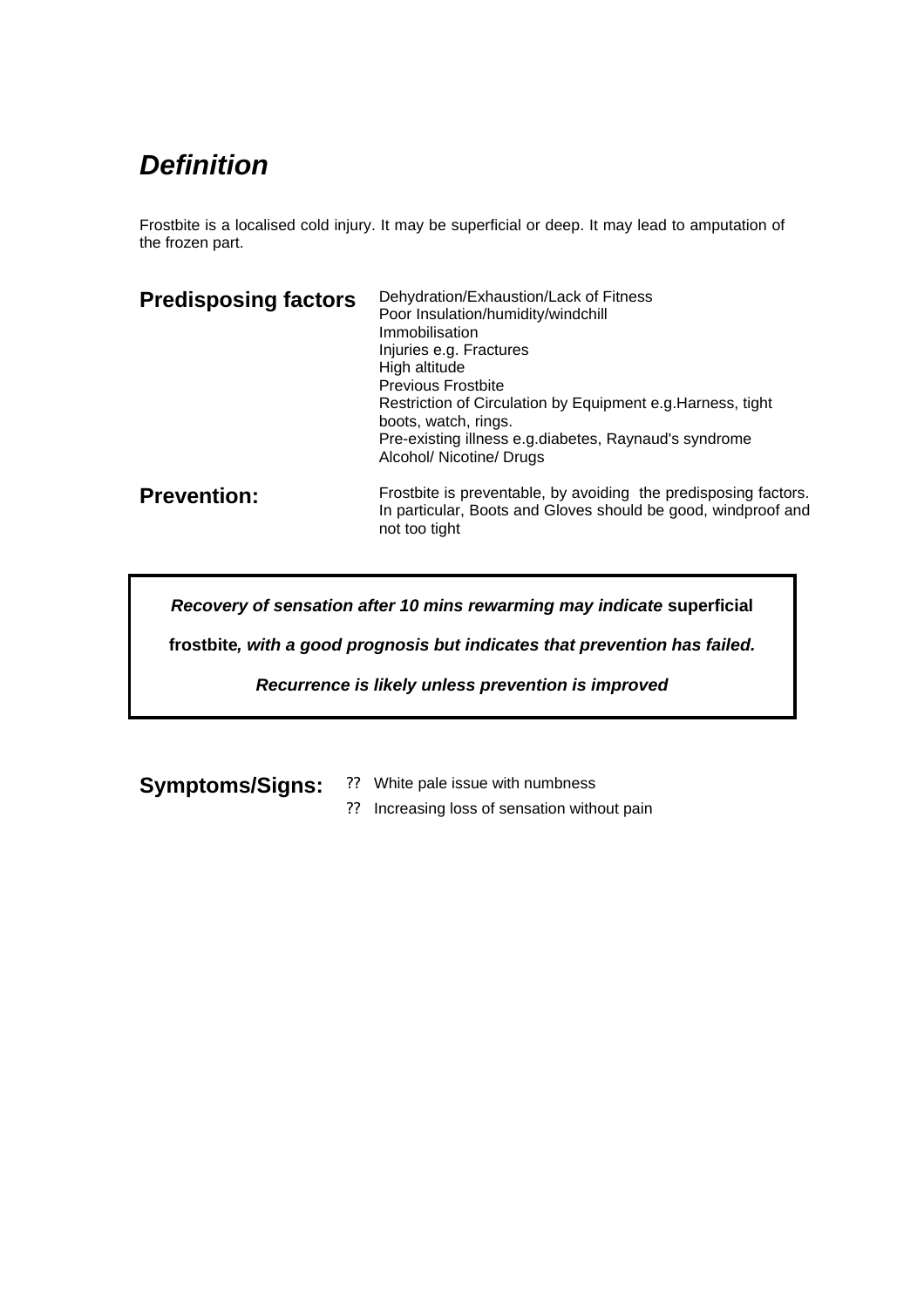# *Emergency Treatment*

## **1. In the Open with possible onset of frostbite**

- Move out of the wind/Consider turning back/Drink fluids (Warm if possible)
- Remove boots but consider may be problems with replacement if swelling occurs
- Remove socks/gloves if wet. Change for dry
- Warm by placing foot/hand in companion's armpit/groin *for 10 minutes only*
- Replace boots
- Give one aspirin or ibuprofen to improve circulation (if available and not contra-indicated)
- Don't rub affected part may cause tissue damage.
- Don't apply direct heat

| If sensation returns      | -can continue to walk                                  |
|---------------------------|--------------------------------------------------------|
| If no return of sensation | - go to nearest warm shelter (hut/base camp)           |
| At High Altitude:         | - seek medical treatment.<br>Give Oxygen, if available |

### **2. Base Camp, Mountain Hut or other Stable Sheltered Situation**

Remove boots / change wet clothing for dry / remove rings from fingers Warm fluids to drink (+/- alcohol) Aspirin 500 - 1000mg or ibuprofen 400 - 800mg for pain relief and to improve circulation

#### **Rapid Rewarming:**

- Never use Dry Heat / Never rub
- Immerse part in warm water (with disinfecting agent if available) at 37°C. (="baby bath" temperature, check with elbow)
- Add further hot water to maintain temperature
- Warm the affected part to the same temperature as the rest of the body, or till colour returns (Approx. 1 hr for foot)
- Dry, then carefully apply loose bandaging-sterile if possible. Elevate

Casualty cannot walk out after rewarming of feet- transport is mandatory The procedure causes large blisters. Do not burst them.